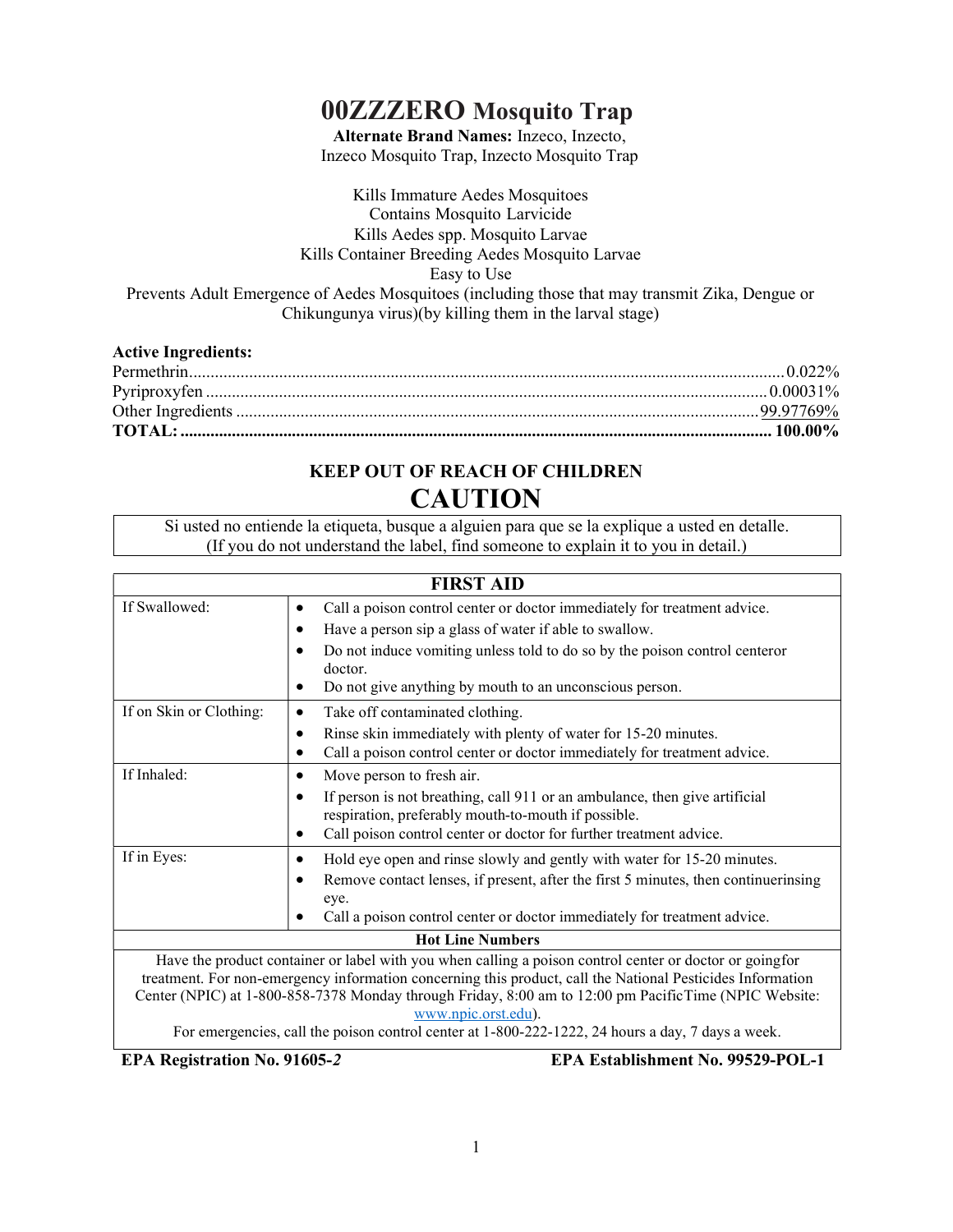#### Manufactured for/by: Florida Insect Control Group, LLC 5305 NW 72nd Street Gainesville, FL 32653

# PRECAUTIONARY STATEMENTS HAZARDS TO HUMANS AND DOMESTIC ANIMALS

CAUTION Harmful if swallowed, absorbed through skin or inhaled. Causes moderate eye irritation. Donot breathe the vapor and avoid contact with skin, eyes and clothing. Wash thoroughly with soap and water after handling and before eating, drinking, chewing gum, using tobacco or using the toilet. Wear long-sleeved shirt and long pants, sock, shoes, and waterproof gloves. Remove and wash contaminated clothing before reuse.

#### ENVIRONMENTAL HAZARDS

This product is extremely toxic to fish, birds and aquatic invertebrates. Drift and run-off may be hazardous to fish in water adjacent to treated areas. DO NOT contaminate water when disposing of equipment, washwater, or rinsate. DO NOT apply directly to water areas where surface water is present or to intertidal areas below the mean high-water mark.

00ZZZERO Mosquito Trap is a trap that kills Aedes spp. mosquito larvae. The larvicide, pyriproxyfen, kills larvae that hatch from eggs flooded by rainwater entering the trap. 00ZZZERO Mosquito Trap is for used to kill larvae, thereby preventing emergence of adult container-breeding Aedes mosquitoes that may transmit Zika, dengue, or chikungunya virus to humans.

### DIRECTIONS FOR USE

It is a violation of Federal Law to use this product in a manner inconsistent with its labeling. For outdoor use only.

Remove Trap from Packaging. Fill the Trap to the top with room temperature tap water. The spout regulator will indicate when full. Hang the Trap from a tree or place on the ground in a shaded area of the yard or under trees/shrubs, etc. Trap must be placed in areas inaccessible to children. Avoid placing trap in direct sunlight or near heated surfaces such as concrete, brick, asphalt pavements, and others. For best results, check the water level in the trap periodically, i.e. a week or more after a rainy day. If empty, refill with water. Trap will last for up to 35 days.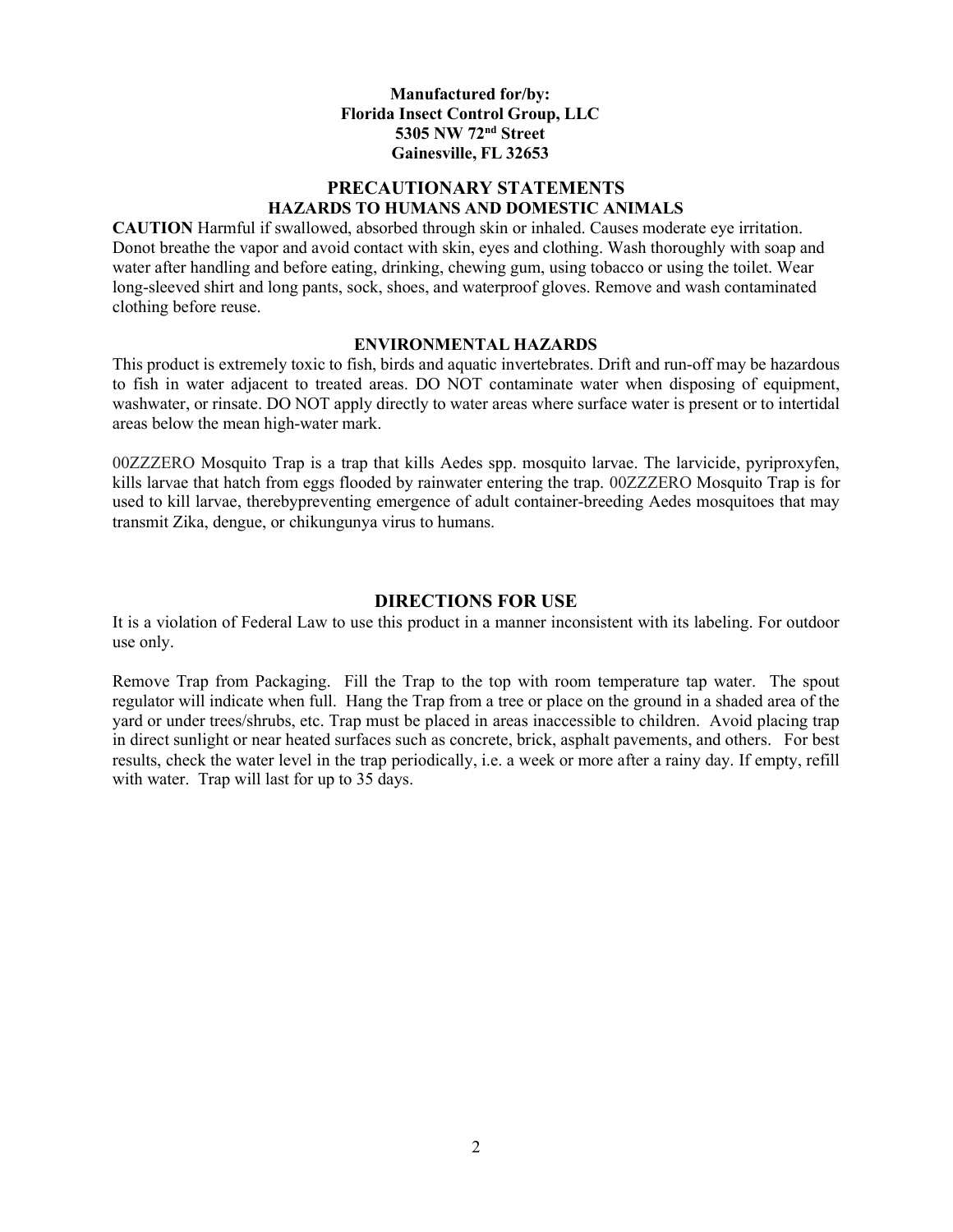### MARKETING CLAIMS

Mosquito Trap

Lures Female Aedes Mosquitoes with its Color, Shape and Scent Mosquitoes Lured by Color, Shape, Scent & Optimal Breeding Conditions 00ZZZERO Mosquito Trap Lures Container Breeding Aedes Mosquitoes 00ZZZERO Mosquito Trap targets Container Breeding Mosquitoes to lay their eggs Leaf Infusion Inside of Trap Lures Mosquitoes to rest  $\&$  lay eggs Water with Leaf Infusion creates Odor to Lure Mosquitoes Patented Nex Gen Coating Patented Coating Patented Design Patented Coating & Design Patented Coating Contains Permethrin Mosquito Traps. Designed to Lure Container Breeding Aedes Mosquitoes Designed to Attract Egg Laying Mosquitoes Trap Designed to Stay Upright for Maximum Effectiveness The Ribs of the Trap Reduce the Air Flow so Mosquitoes enter and rest on treated surface The Ribs of the Trap Increase the Humidity so Mosquitoes enter The inside of the Trap is Texturized with Insecticide to provide an Optimal Rough Surface for laying eggs Red & Black Design Lures Mosquitoes Trap Becomes Effective within 12 hours of Adding Water Mosquitoes Enter the Trap to Lay Eggs Water Relief Opening Maintains Appropriate Water Levels Food Source Contained inside of the Trap Lures Mosquitoes Sachet of Leaf-Infusion Mixture Provides Food Source for Larvae The Leaf Infusion Mixture Inside the Trap Provides a Food Source for the Larvae The Stagnant Water Inside the Trap Lures Mosquitoes Simply activated by water One Step Process of Adding Water Just Add Water The only maintenance required is to ensure the trap is maintained in the upright position and contains water No more topping off pesticides. Just add Water, How Simple! Simple Activation & Maintenance Simple to Use 2 Traps Included